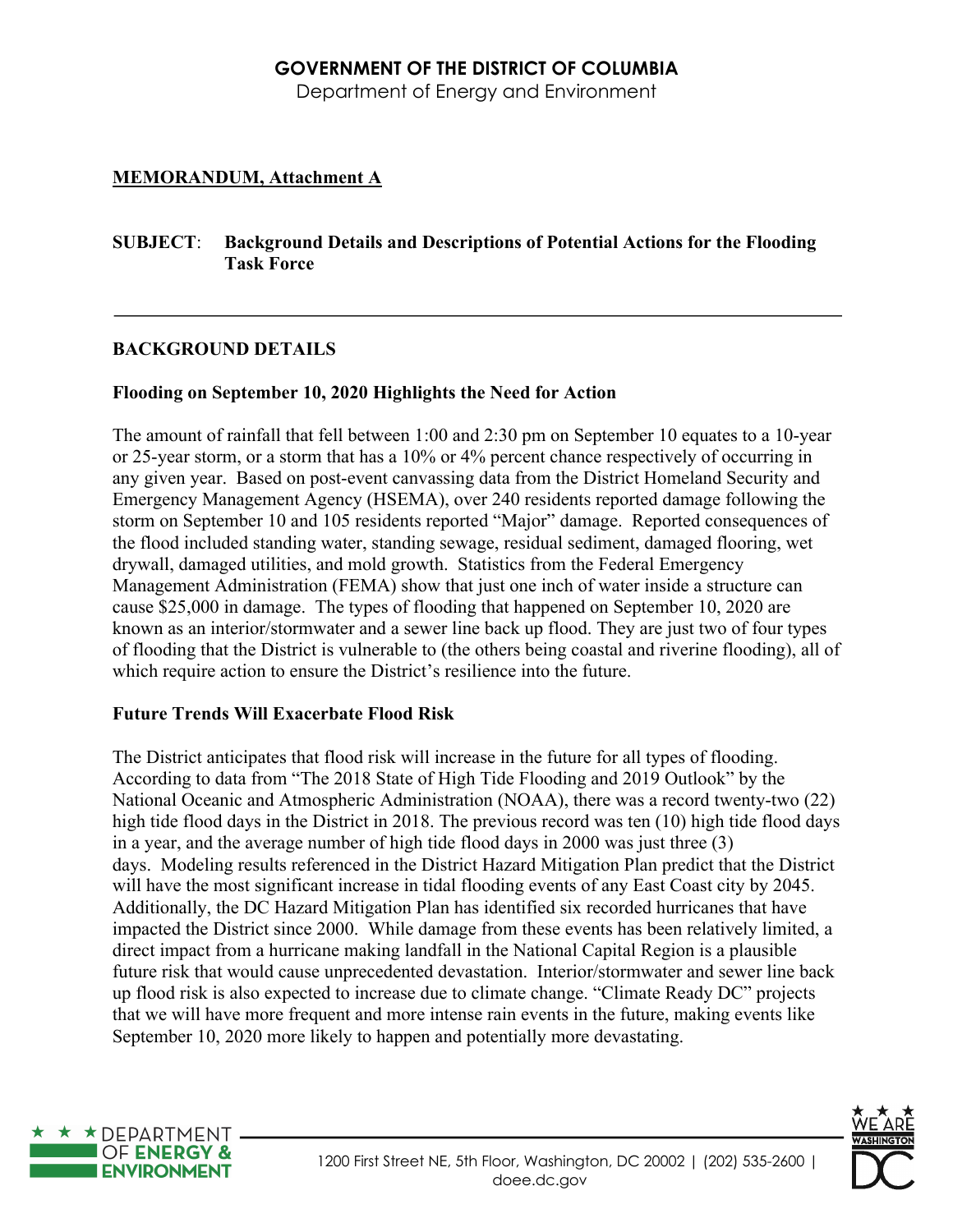# **RELEVANT REPORTS**

- Flood Risk Governance Structure Review and Recommendations (DOEE, 2017)
- Flood Risk Management Planning Resources for Washington, DC (NCPC, 2018)
- Flood Emergency Study (DOEE, 2016)
- DC Flood Emergency Manual (USACE, 2015)
- District Response Plan & Hazard Specific Plan Urban Floods (DC HSEMA, 2015, 2017)
- Flood Resilience in the District of Columbia Strategies & Legal Authority (Georgetown Climate Center, 2012)
- Watts Branch Flood Risk Mitigation Report (USACE, 2020)
- Blue Green Infrastructure Cloudburst Management Strategies for the District of Columbia – Report and Workshop (DOEE 2019)
- Mayor's Task Force on Prevention of Flooding in Bloomingdale and LeDroit Park (Multi-agency, 2012)
- Federal Triangle Stormwater & Drainage Study (Multi-agency, 2011)
- Flood Insurance Study (2010)
- Report on Flooding and Stormwater in Washington, DC (NCPC, 2008)

# **CONSISTENCY WITH OTHER DISTRICT PLANS**

## **Resilient DC Plan**

- Action 2.1.1: "Retrofit all at-risk buildings or remove them from high-risk areas by 2050."
- Action 2.1.4: "Design climate-ready neighborhoods and developments."
- Action 2.3.2: "Increase affordability and adoption of flood insurance."

# **Sustainable DC Plan**

• Action CL2.2: "Improve emergency and community preparedness to respond to climate change events including extreme heat, storms, and flooding, with a focus on the most atrisk populations."

# **2021 Updates to the Comprehensive Plan**

*Environmental Protection Element* 

- Section 603.3/Policy E.1.1: "...expanding the regulated floodplain areas in Washington, DC beyond the 100-year floodplain..."
- Section 603.10/Policy E-1.1.6: "...prohibit activities within floodplains, waterfronts, and other low-lying areas...that could pose public health or safety hazards in the event of a flood…"

*Land Use Element* 

• Section 305.16/Policy LU-1.2.8: "New waterfront development should actively address flood risk and incorporate adaptive siting and design measures."

*Housing Element*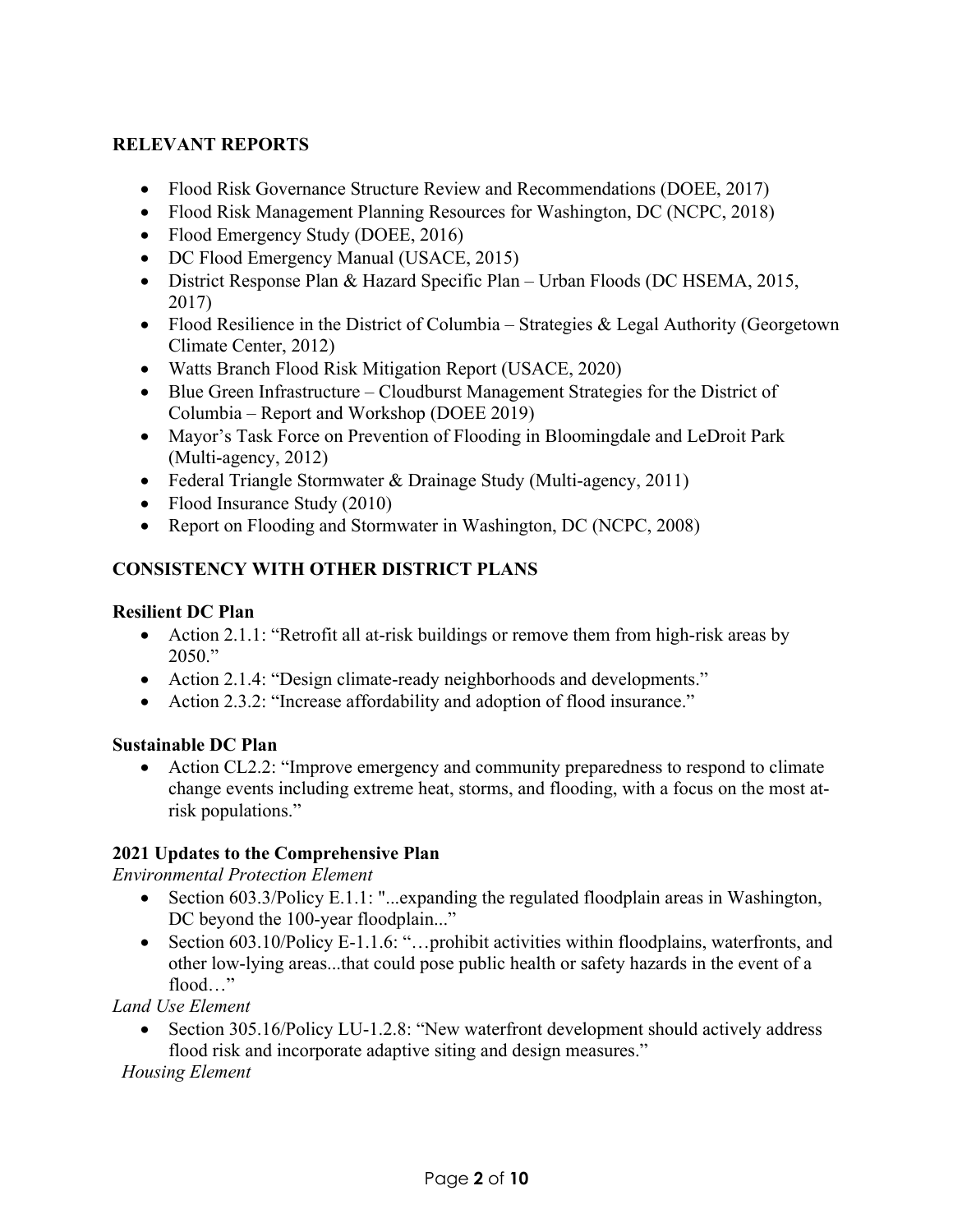• Section 508.6/Policy H-1.6.2: "Improve the structural resilience of existing housing units that are at risk from natural hazards through the promotion of mitigation techniques, such as building upgrades and elevating electrical or mechanical equipment above designated flood elevations."

## **2018 District of Columbia Hazard Mitigation Plan**

• "Propose amendments to floodplain regulations and zoning and land use policies to ensure that waterfront setbacks and buffers allow for future sea-level rise, changes in precipitation patterns, sustainable landscaping practices, erosion, and reduce flood risks."

## **PROPOSED ACTION TEAMS AND KEY CATEGORIES TO CONSIDER**

In order allow for in depth discussion with government and other stakeholder experts, the Task Force will establish subgroups to develop draft action plans and present recommendations to the larger Task Force. It is recommended that there initially be two action teams; Residential Resilience, and Governance & Coordination. Each Action Team will address specific categories as described in the letter from the City Administrator, and outlined below.

### **Action Team 1 – Residential Resilience**

#### Category 1 – Flood and Sewer Line Backup Insurance

As of October 2020, FEMA data indicates that there are 2,064 flood insurance policies in force in the District of Columbia, including 354 policies that protect properties in the 100-year floodplain. The limited amount of coverage in this high-risk flood zone is likely impacted by the fact that the average yearly premium in this zone is \$2,554. Only one-third of properties in the 100-year floodplain maintain flood insurance coverage in the District. While this rate is higher than the national average, it indicates an opportunity for improving the affordability and increasing the awareness of and adoption of flood insurance to protect vulnerable populations. In addition, Flood Insurance available through the National Flood Insurance Program (NFIP) does not always cover damages that result from sewer line backups. As demonstrated in the September  $10<sup>th</sup>$  flooding, sewer line back ups are a significant source of water damage to homes in the District.

### *Action 1.1 Create a Community Insurance Product*

In this action, the District would create its own insurance product that would automatically enroll the entire District, or certain neighborhoods, in hazard insurance. A main goal of this action is to help properties that do not know they have flood risk (like the case of many residents on September 10). This product could also be subsidized for low income residents and renters. It would likely funded through a tax, fee, or supplemented budget. A potential vehicle to distribute this insurance could be a private insurance company or a Districtoperated, or "captive," insurance enterprise

#### *Action 1.2 Create a Parametric Insurance Product*

Under this model an insurance payout is made as soon as a "triggering event" occurs (i.e. when a stream gauge, barometer, or rain sensor reaches a set threshold), rather than being delayed until an adjuster conducts a post-disaster damage assessment. Since the claim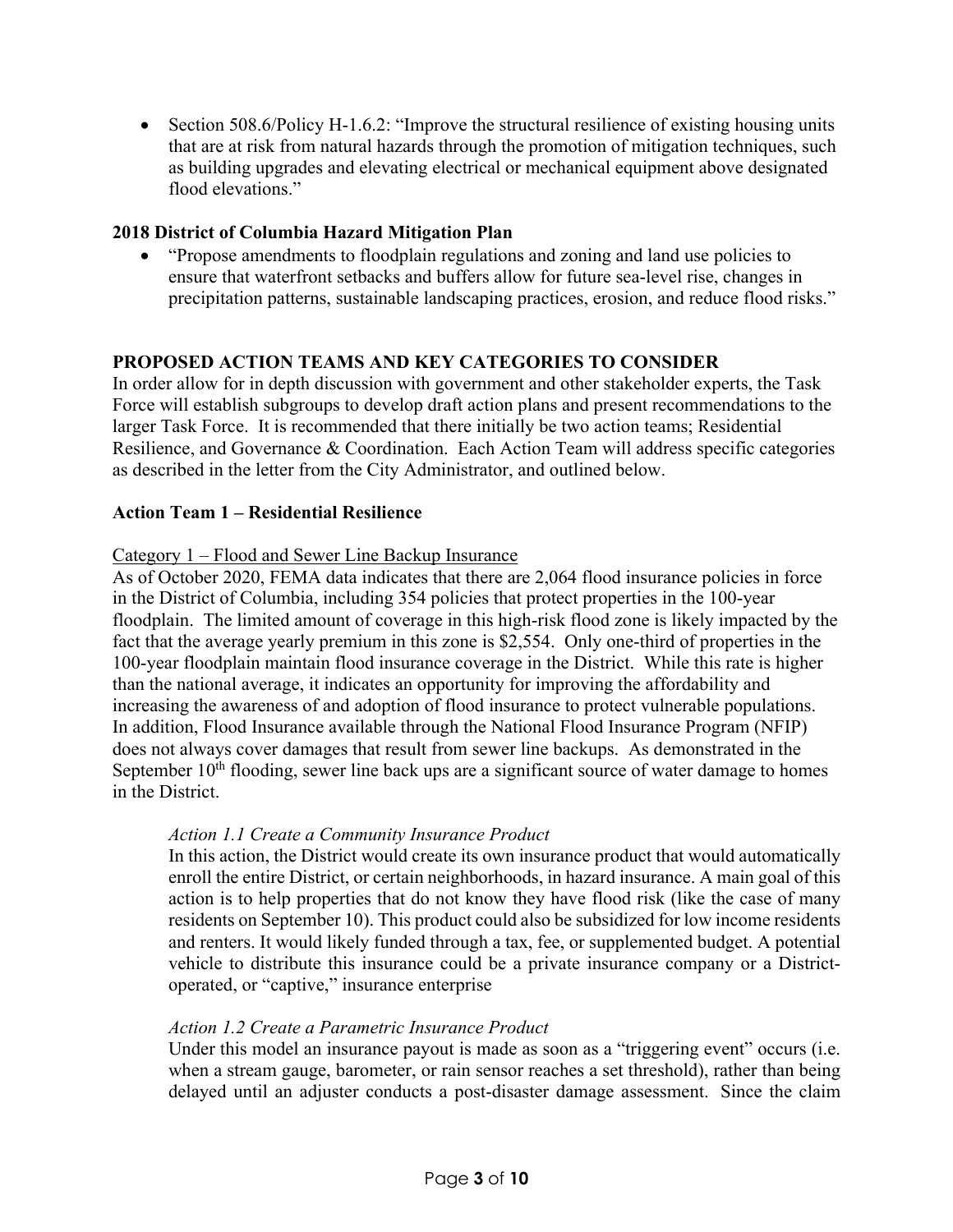payment is not linked to analysis of damage, policyholders get their money more quickly under this model. This type of product could specifically cover events such as sewer line backups. The ability to rapidly pay the policy holder would be key for this coverage as damaged drywall and flooring needs to be replaced quickly so that mold and other harmful contaminants do not develop in the home.

#### *Action 1.3 Create a Flood Insurance Subsidy*

This program would provide means-tested subsidies to low-income residents in the 100 year or 500-year floodplains. Additionally, to incentivize District builders, renovators, and homeowners to construct households and apartment buildings that are resilient to flooding and severe storms, DOEE could work with partners to implement legislation that provides insurance premium discounts for homes that meet certain specifications.

#### *Action 1.4 Join FEMA's Community Rating System*

The District could become a participant in FEMA's Community Rating System (CRS) which incentives participants to undertake additional floodplain management activities to get a reduction in insurance premiums for all District residents. The District appears as though it could undertake enough additional activities (with increased staff time, possible legislation, and interagency coordination) that would qualify District residents for an approximate 25% discount on NFIP insurance premiums.

#### *Action 1.5 Create Insurance Products Specifically for Sewer Line Backups*

The NFIP doesn't always cover damage as a result of sewer line backups. This action would create insurance products to help District residents bounce back quicker from these particular events. This could include a Community Insurance Product where the District covers all residents and pays affected residents after a sewer line backup, or it could include a parametric product that provides payments immediately after a sewer line backup is detected by a monitoring system.

### *Action 1.6 Insurance Focused Outreach*

Unfortunately, many renters and homeowners who are vulnerable to flooding do not have insurance, making them especially vulnerable if disaster hits. Targeted outreach to these communities, including renters who may not realize they are at risk too, is important to increase the numbers of those who are insured.

### Category 2 – Repairing Flood Damage in Low-Income Homes and Neighborhoods

After a flood occurs, whether from sewer line back ups or overbank flooding, residents are often displaced from their homes while they await repairs. In cases where affected residents have flood insurance, the cost of those repairs are at least partly covered, though it may take weeks for the repair to be completed due to the claim process and time waiting for contractors. In cases where affected residents do not have flood insurance, the cost to repair flood damage may prohibitive, especially for low-income homes. The result is that residents stay in a damaged and unsafe home, move elsewhere, or become homeless. This category aims to create a program or programs to help low-income households repair damage after a flood to prevent displacement, unsafe living conditions, or homelessness.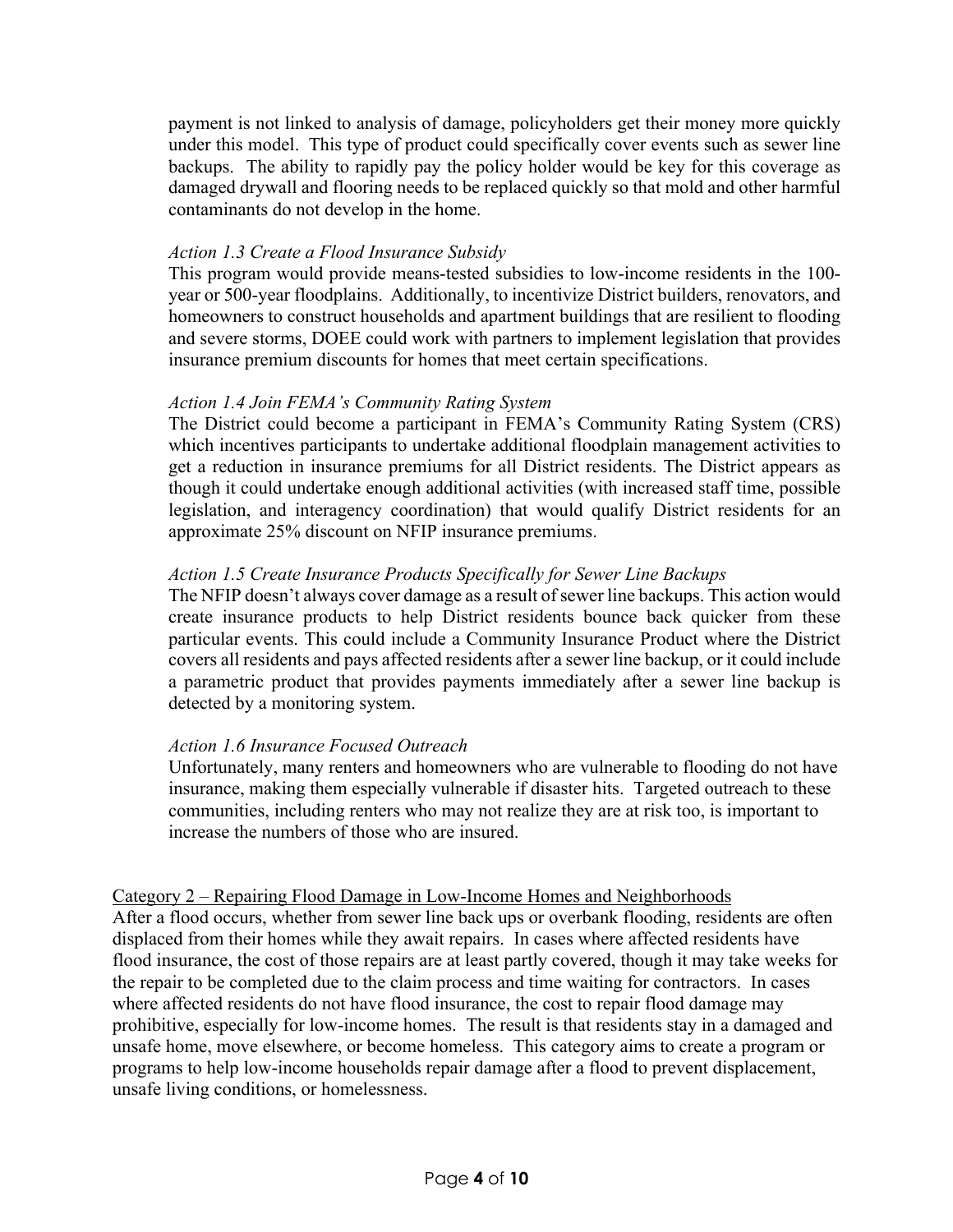*Action 2.1 Create a Program to Fund the Repair of Low-Income Homes After a Flood* The District could create a specific Low-Income Home Repair budget, or implement a development impact fee (such as *Action 6.2 Flood Resilience Fee)* that would be used to fund the repair of flood damage in Low-Income Homes. Alternatively, this action could be coordinated with *Action 1.1 Create a Community Insurance Product* and *Action 1.2 Create a Parametric Insurance Product* so that the insurance products provide the source of funding for low-income home repairs.

## Category 3 – Flood Proofing of Individual Homes and Facilities

Research conducted by the National Institute of Building Sciences demonstrates that riverine flood hazard mitigation measures, such as property elevation, mechanical equipment elevation, basement waterproofing, and property acquisition, provide an approximate benefit-cost ratio of six dollars saved in avoided losses for every dollar invested.

## *Action 3.1 "FloodSmart Homes" Retrofits*

The FloodSmart Homes program would be implemented in a similar fashion as the existing RiverSmart Homes stormwater management initiative. The District would provide financial support for property-level mitigation actions including floodproofing, elevation or protection of building systems, pumps, backflow preventers, emergency kits, and water alarms. Low-income residents would be prioritized, and actions would be selected for their ability to both reduce flood risk and lower flood insurance premiums.

## *Action 3.2 Provide Free Elevation Surveys for Residents in the Floodplain*

By conducting elevation surveys of homes in the 100-year floodplain, DOEE might be able to reduce the insurance requirement of homes that are in the floodplain and do not have any opening (i.e. window, door, or vent) below the 100-year flood elevation.

# Category 4 – Sewer Line Backups and Backwater Valve Installation

During heavy rain events like those on September 10, the District's sewer system can be overwhelmed by the large volume of stormwater. When that happens, some stormwater and sewage in a combined sewer system can be forced back up and into basements as the water fills the sewer lines in the street. This is commonly referred to as sewer line backups.

# *Action 4.1 Expand Backwater Valve / Backflow Preventer Program*

Backwater valves are a FEMA-recommended mitigation measure to prevent water in the sewer pipes from "backing up" into homes. These backups can occur during heavy rains that overwhelm the sewer system. The valves help prevent the health hazards and costly cleanup associated with the intrusion of sewage into properties. DC Water has an existing backwater valve rebate program in Bloomingdale and neighborhoods impacted by the September  $10<sup>th</sup>$  storm. This program could be expanded, and would need additional funding.

*Action 4.2 Increase Number of Residents with Sewer Line Backup Insurance* As discussed in Action 1.5, many residents may think their existing homeowners or flood insurance policy covers sewer line backup insurance. This action would coordinate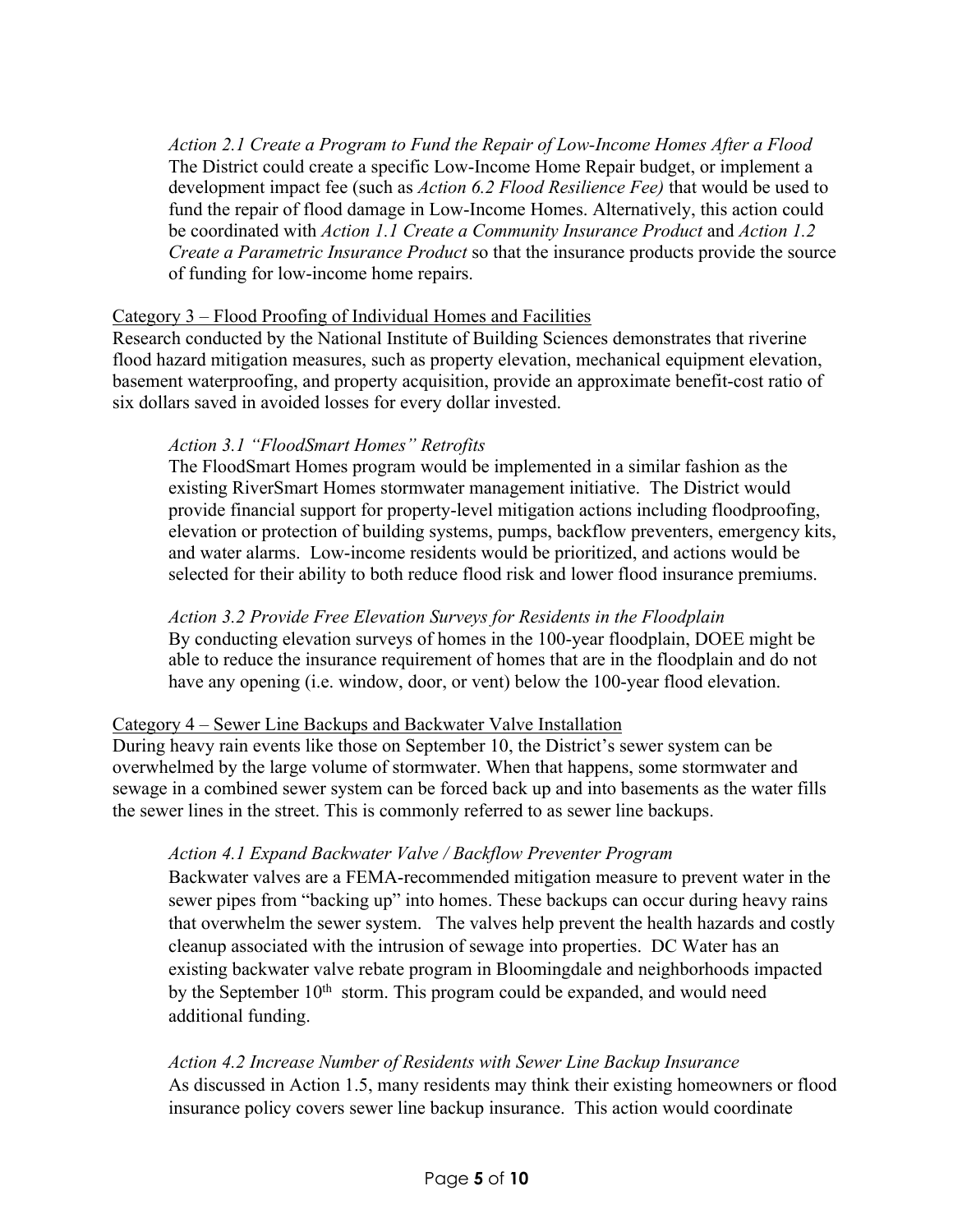outreach to residents to inform them that sewer line backup insurance is something they should consider, and could also include the creation of new insurance products for sewerline backups in connection with Action 1.5

## *Action 4.3 - Code Education*

Expand homeowner awareness of the code requirements that drive installation of backwater valves

## **Action Team 2 - Governance & Coordination**

## Category 5 – Flood Mitigation Infrastructure Projects

Actions in this category focus on comprehensive, neighborhood scale projects to reduce flood risk. This differs from actions described in Category 3, which focuses on improvements to individual buildings. In many cases, a neighborhood scale infrastructure project will be more cost effective and provide additional benefits to the community.

## *Action 5.1 Prioritize Capital Projects*

In this action, the Task Force, with the help of the DC Silver Jackets, could determine how to prioritize and seek capital funding for flood risk reduction projects (potentially including the ones described below) and create an overview timeline and funding strategy for each.

- Infrastructure identified by the USACE Watts Branch Flood Risk Mitigation Report
- Infrastructure identified by DOEE's Integrated Flood Model
- Infrastructure identified by DC Drainage Committee
- Buzzard Point Living Shoreline and Levee
- Fort McNair Flood Protection and Trail Infrastructure identified by the DC Office of Planning's Southwest Resilience Work
- Poplar Point Living Shoreline and Levee
- Infrastructure identified by plans in the DC Office of Planning's Resilience Areas

# *Action 5.2 Create More Permanent Design for P Street Levee Closure*

The 17<sup>th</sup> Street Levee Closure is the northern closure of the District's main levee system. There is also a Southern Closure at P street and 2<sup>nd</sup> Street SW that requires a sandbag installation during a flood and could potentially be designed to be a more permanent structure.

### Category 6 – Regulations, Legislation, Compliance and Permitting

As climate change increases the level of flood risk in the District, regulations must adapt to enhance the resiliency of the built environment. Cities such as Baltimore, MD, Houston, TX, Austin, TX, and Charlotte, NC have responded to flood disasters by expanding the area regulated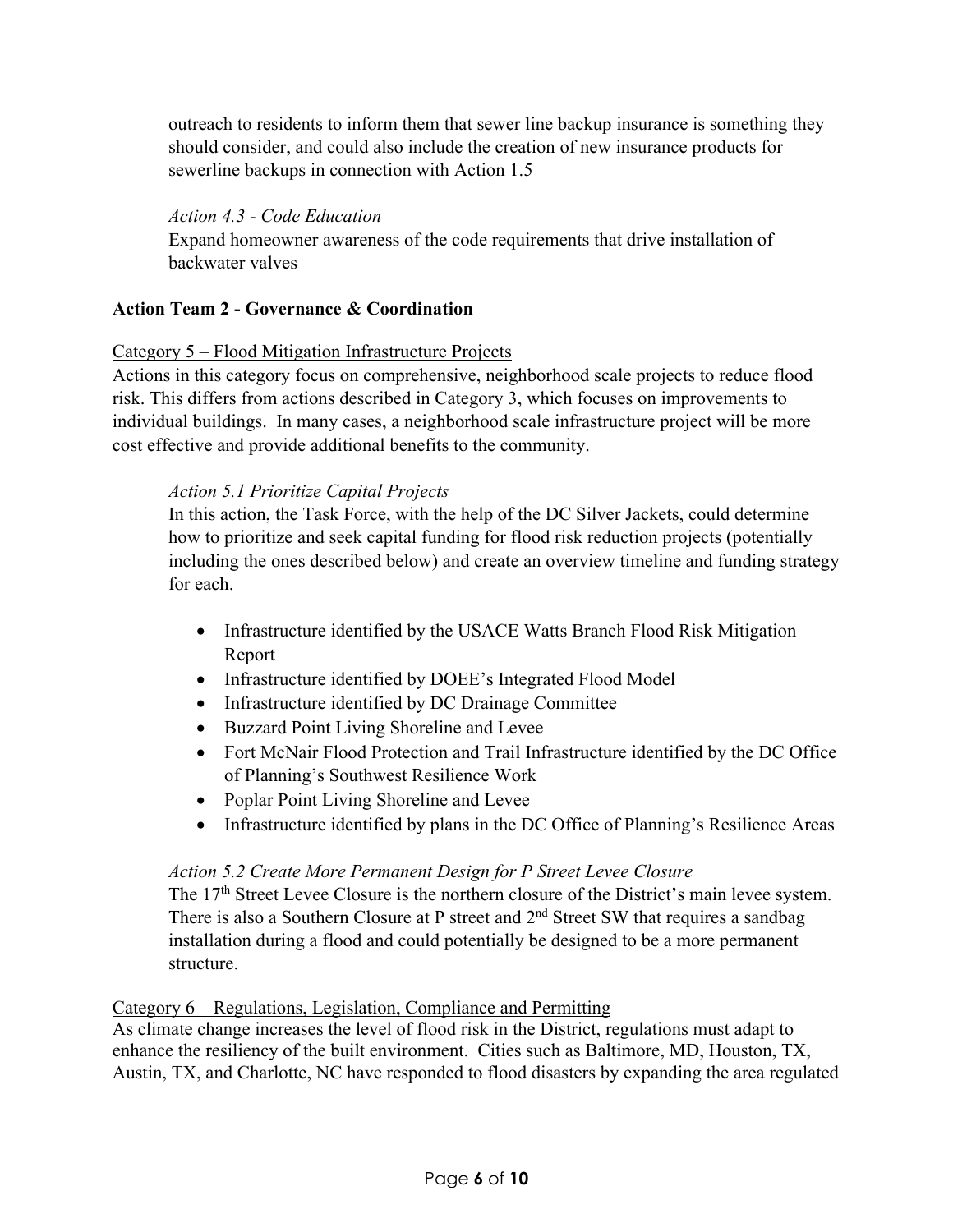for floodplain management. The District aims to take proactive steps to reduce risk before flood losses occur.

### *Action 6.1 Flood Resilience Legislation*

Pass legislation that allows DOEE by rulemaking to regulate the 500-year floodplain and any other additional areas of flood risk not included in the FEMA designated floodplain, and to require flood insurance on any new construction or substantially improved facility.

### *Action 6.2 Flood Resilience Fee*

Any new development or substantial improvement of buildings and structures within flood hazard areas (i.e., 100-year or 500-year floodplains) would be required to pay a floodplain resilience fee. The purpose of the fee would be to offset the costs that such development imposes on the District, including costs to reduce flood risk, especially in the District's most vulnerable communities. The fees will be dedicated to the purposes of flood risk reduction and deposited in a non-lapsing fund that will enable multi-year capital projects and other programs to be planned and implemented.

### *Action 6.3 Update Flood Hazard Rules and Construction Codes*

Updates are proposed to the Flood Hazard Rules, DCMR Title 20, Chapter 31, to better comply with National Flood Insurance Program (NFIP) regulatory standards and to address the District's changing flood risk through climate-informed provisions. Corresponding Construction Code updates will be necessary to ensure consistency between the Flood Hazard Rules and the Construction Code.

*Action 6.4 Expand the Regulatory Floodplain to include Interior Flooding Areas*  Right now, DOEE only has regulatory authority over properties that are in FEMA regulated floodplains – which only address riverine and coastal floodplains. The majority of flood damages in September 10 were outside this floodplain. In order to better protect facilities and residents from the dangers of flooding, DOEE would first need to map the areas vulnerable to interior flooding and then include those areas as part of the regulatory floodplain. Regulation of interior flooding areas could be paired with a mitigation program to build infrastructure to reduce flood risk.

### *Action 6.5 - Code Enforcement and Permitting*

Work with District agencies and construction industry (including renovations) to enforce codes such as flood protections, backwater valves, and roof, area drain, and sump pump disconnection requirements when renovating and/or selling a home.

### *Action 6.6 Begin to Regulate Federal Facilities*

Right now, DOEE's floodplain review authority does not extend to federal land (unlike our stormwater review authority). This action would explore legal or other coordination routes that would allow DOEE to have a review role in projects. Without DOEE review, federal facilities may be inappropriately storing hazardous materials in the floodplain and are not subject to DOEE's "No Adverse Impact" requirements that prevent development from increasing flood elevations downstream.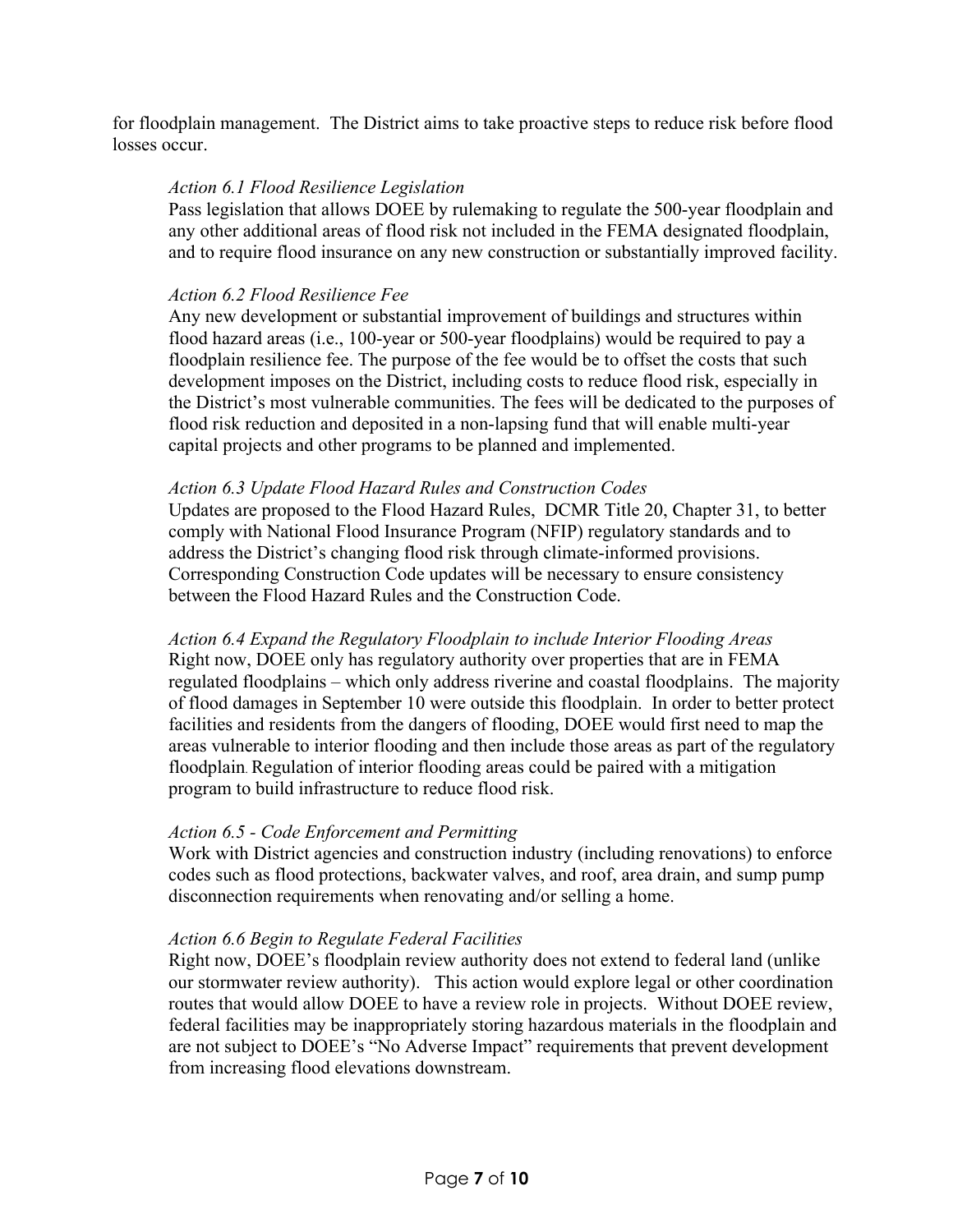## Category 7 – Mapping and Modeling

The District can only build flood risk mitigating infrastructure if it has accurately depicted its flood risk on a map. This category of actions aims to ensure that the District has the most up to date mapping products available that capture all forms of flooding (riverine, coastal, interior) and their expected future risk.

## *Action 7.1 Add funds to DOEE's Integrated Flood Model Project*

This project, expected to start in Fall 2021, will allow the District to create maps and models that show the District's true risk to flooding, including interior flooding and flooding that the District expects in the future. Approximately \$1million was removed from this capital project during FY21 budget adjustments. This funding must be restored to complete the project as scheduled. Additional funding can ensure that floodshed management plans are developed for all flood prone neighborhoods (currently we anticipate only enough funding for four neighborhoods).

## *Action 7.2 Install Rain Gages and Storm Sewer Monitoring*

The addition of rain gages throughout the district and flow monitors in key locations within the District's storm sewer system will help calibrate the Integrated Flood Model and during flood events and help emergency professionals to identify which neighborhoods to respond to first.

## *Action 7.3 Create a Model Clearing House*

Currently, as District Agencies develop their own Hydraulic & Hydrologic (H&H) models, there is no one singular place where the information can be stored. When agencies know that models exist, they can ask for it to be shared by other agencies; however many times agencies are unaware of H&H models that have been done by other groups. This action would create a dedicated platform where all existing and new H&H models would be stored for anyone to use.

# *Action 7.4 Post Flooding Mapping Protocol*

Develop a protocol and interagency agreements on what to do during and after a flood takes place. The protocol will ensure that high water mark photos, gage readings from rainfall or stream gages are collected and stored, and resident surveys are all collected in a singular place that describes the events and outcomes of that particular flood and educate property owners about flood mitigation techniques.

### *Action 7.5 Update FEMA Floodplain Maps*

As a result of updated mapping and modeling from the Integrated Flood Model, DOEE can pursue the update of FEMA's official floodplain maps – either wholesale or area by area in a Letter of Map Revision Process. The goal of these updates would be to more accurately portray the District's risk, and in some cases remove homes from the 100-year or 500-year floodplain that were incorrectly placed there by outdated maps.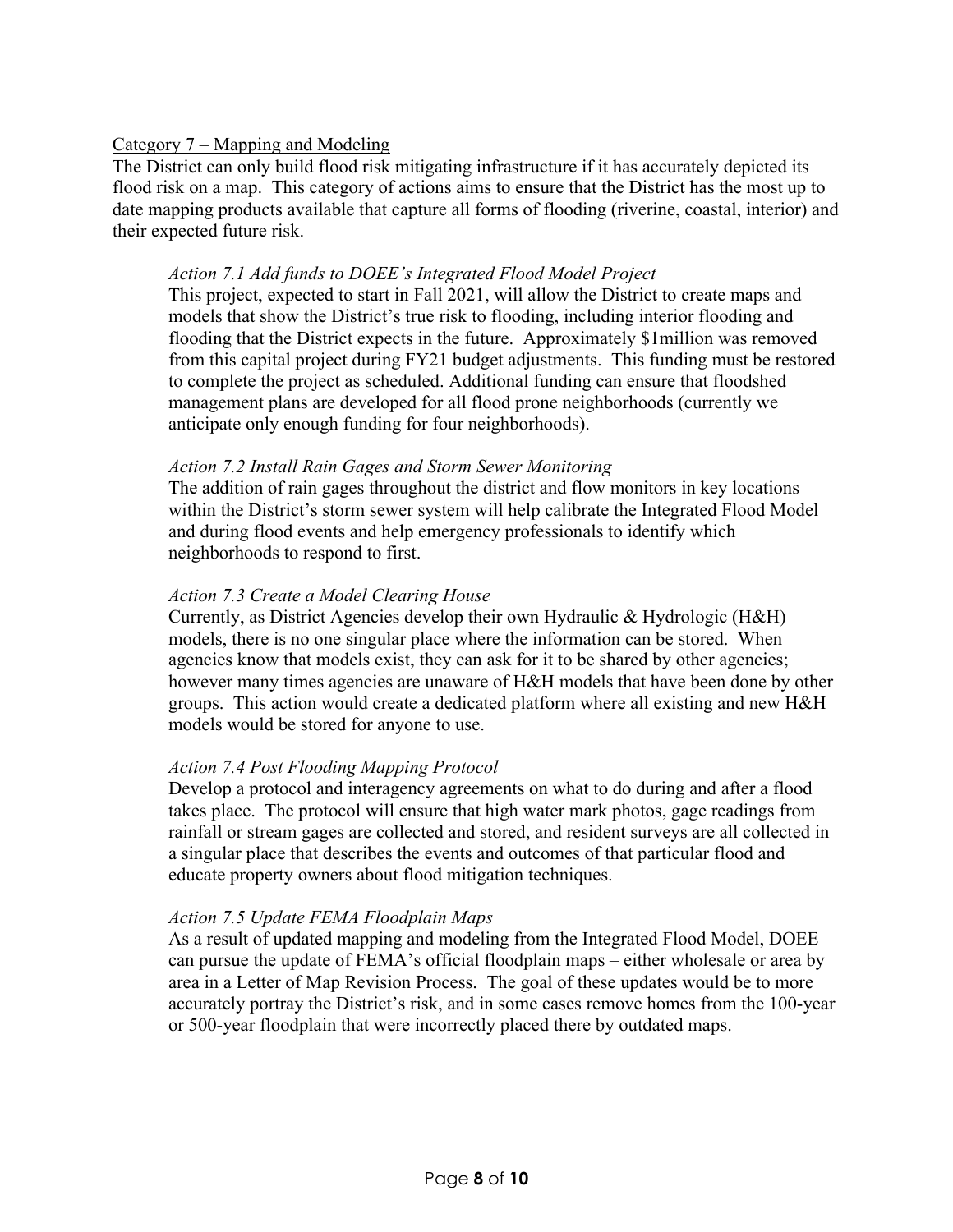## Category 8 – Flood Mitigation Planning and Coordination

Managing flood risk in the District is a shared responsibility between multiple agencies. For example, DOEE has an official role as the National Flood Insurance Program coordinator and the Floodplain Administrator, but HSEMA is heavily involved in emergency response during floods, and DC Water's infrastructure is critical to preventing interior floods. There are many more agencies and roles, which underscores the importance of collaborative governance between District agencies and others in order to reduce our flood risk.

*Action 8.1 Designate Attendees for Select District Agencies to the DC Silver Jackets* The Silver Jackets is a group that meets quarterly to discuss flood mitigation projects in the District. Ensuring that all relevant agencies are in attendance will help the District better coordinate our flood related efforts.

## *Action 8.2 Coordinated Public Outreach*

While targeted outreach may be required for stakeholders involved in other action items, general outreach is important to help the public understand that the District is vulnerable to flooding and there are steps that both the District and individual homeowners can take to reduce the risk. This action could identify standard social media messaging before and after a flood, and collaborative events or art installations to bring awareness to flooding.

### *Action 8.3 Formalize DC Drainage Committee and Designate Members*

Multiple District agencies already participate in an informal group known as the DC Drainage Committee. This group, which includes DC Water, DDOT, DCRA, and DOEE work together to handle "drainage" complaints from residents. A primary function of this group is to direct the complaint to the proper agency for resolution. This group and agency members would benefit from formalizing the committee. The committee needs a system to track complaints, locations, follow-up of resolutions, and development of outreach materials to provide residents with answers to frequently asked questions.

### *Action 8.4 Clarify Maintenance Responsibilities for Flood Infrastructure*

Flood infrastructure throughout the District is owned and operated by many different agencies. As an example, the 17<sup>th</sup> Street Levee Closure, which protects District residents, is owned, operated, and maintained by the National Park Service. The Department of Public Works is responsible for deployment of sand bags at the P ST SW 2<sup>nd</sup> ST SW Closure. As the District builds more neighborhood scale infrastructure, it will be imperative to identify the agency charged with maintenance of individual infrastructures, and to ensure that agency budgets the necessary operating funds to perform that maintenance.

### Category 9 – Flood Emergency Planning, Response and Recovery

Many of the above actions are geared toward taking steps to mitigate risk before a flood. This category recognizes that floods will still happen, and that we need to be efficient and coordinated in our response when they do occur. HSEMA and DC Water are the most likely leaders of actions in this category.